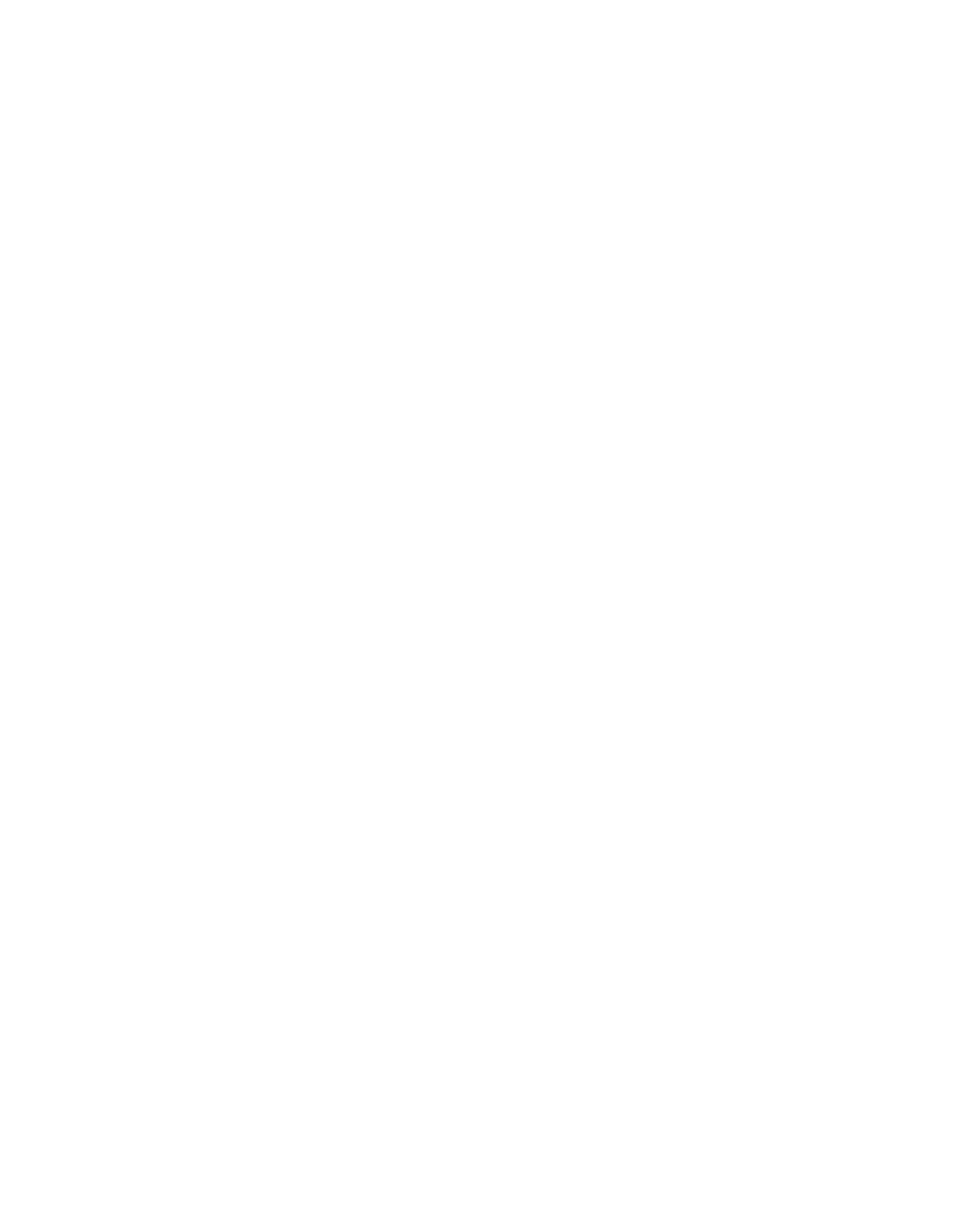# **Associated Student Council Members**

## **Advisor: Dennis Coy Denman**

### **QUESTIONS?**

Associated Student Council Staff – Seattle Central College

1701 Broadway Seattle, WA 98122.

(206)934-3890

[asc-admin.central@seattlecolleges.edu](mailto:asc-admin.central@seattlecolleges.edu)

## \**BARRIER FREE LOCATION – REASONABLE ACCOMODATIONS FOR PERSONS WITH DISABILITIES AVAILABLE UPON REQUEST\**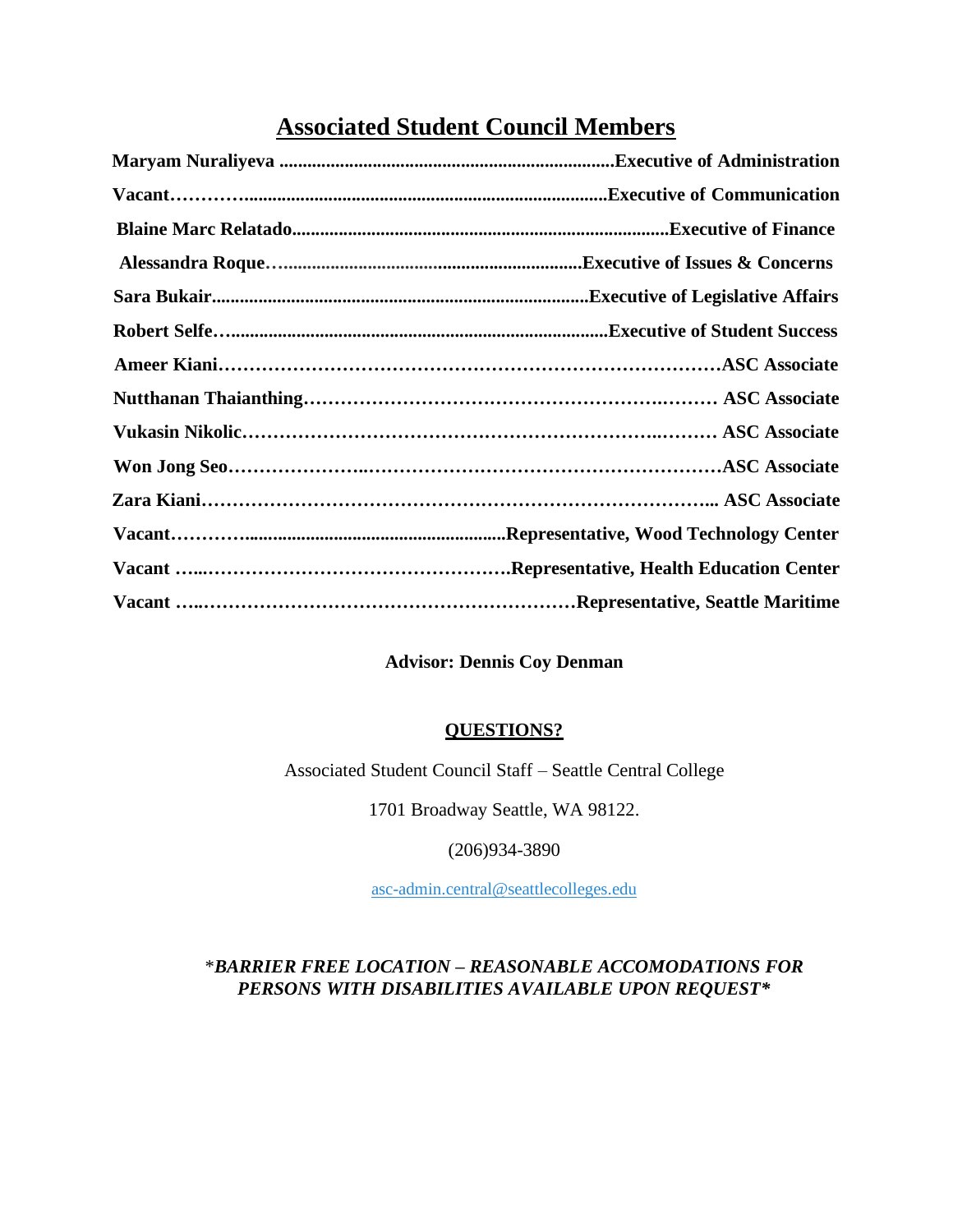# **ASOCCIATED STUDENT COUNCIL SPECIAL MEETING AGENDA**

## **A. CALL TO ORDER** *1min*

#### **B. ROLL CALL** *1min*

#### **C. LAND USE ACKNOWLEDGEMENT** *1min*

*"I acknowledge the land on which we stand today as the traditional home of the Coast Salish people, the traditional home of all tribes and bands within the Duwamish, Suquamish, Tulalip and Muckleshoot nations. Without them, we would not have access to this gathering and to this dialogue. I ask that we take this opportunity to thank the original caretakers of this land who are still here."*

#### **D. APPROVAL OF MINUTES** *1min*

#### **E. PUBLIC COMMENT PERIOD** 5*min*

#### **F. OLD BUSINESS** *10min*

#### **G. NEW BUSINESS**

- **a. ASC Executive of Communication Vacancy – Sara Bukair 10mins**
- **b. ASC Constitution Revisions for Approval - Sara Bukair**

#### **H. COMMITTEE REPORTS** *7min*

- **1. Communications Committee**
- **2. Issues and Concerns Committee**
- **3. Services and Activities Fee Committee**
- **4. Student Success Committee**
- **5. Student Advocacy Committee**

#### **I. INDIVIDUAL REPORTS** 10*min*

**1. Alessandra Roque**